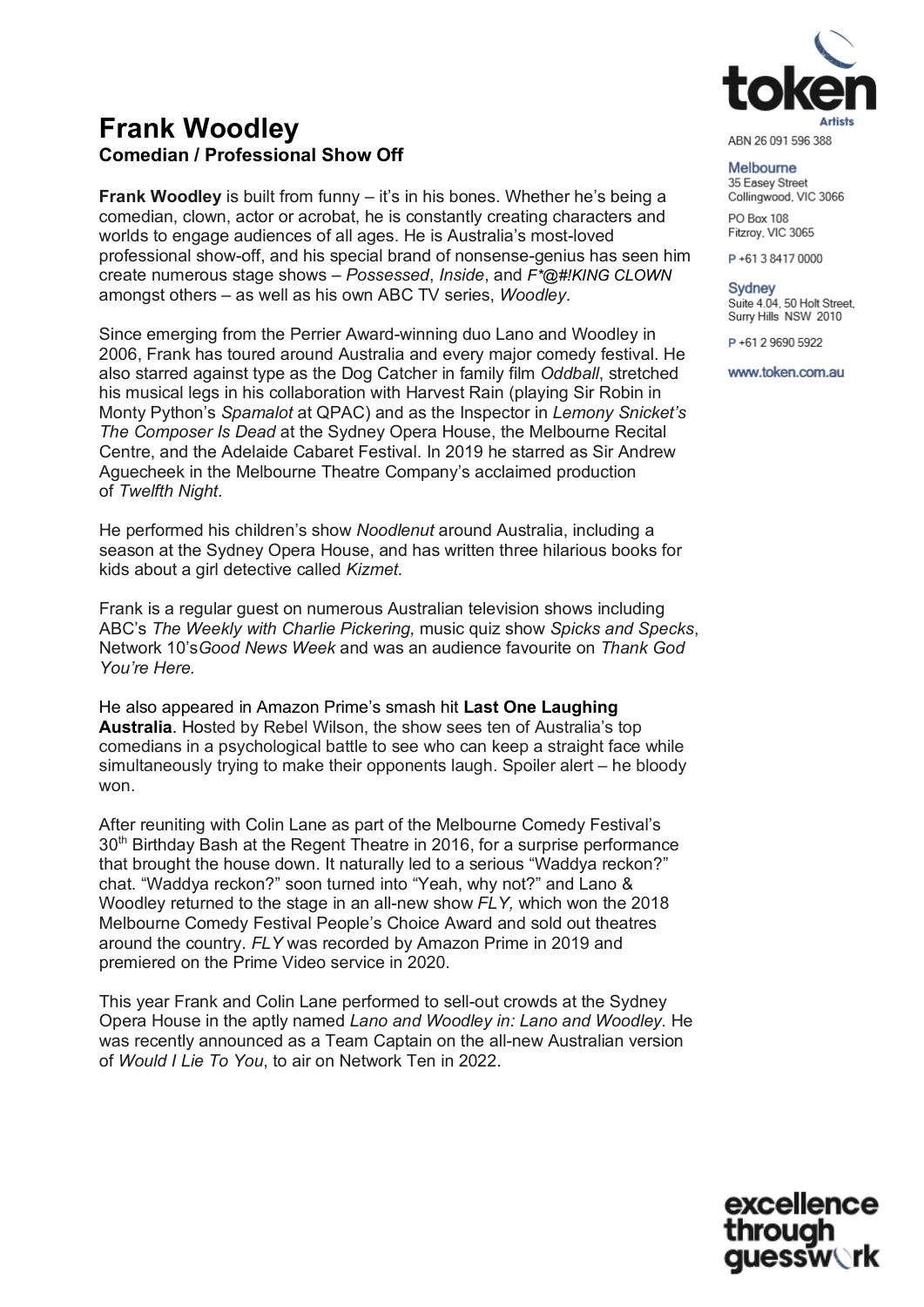

*"Five stars is simply not enough" -* ★★★★★ The Advertiser, Adelaide

"you must leap out of your chair and sacrifice life and limb to buy a ticket" **★ ★ ★ ★** Sunday Herald Sun, Melbourne

> *"one of our most naturally gifted comedians"* ★★★★ The Age, Melbourne

*"Woodley has so cleverly matured into the most immature performer in Australian comic history"* Courier Mail, Brisbane

*"he is undoubtedly one of the best physical comics in Australia."* ★★★★ The Advertiser, South Australia

"*Comedy doesn't come much better than this. Seriously." The Herald Sun, Melbourne*

*"As universal as it is timeless" The Guardian, UK*

*"A unique brand of larrikin absurdity that is never less than clever and frequently brilliant." Sydney Morning Herald*

> *"Irresistible comedy that will have you giggling like a little kid. " The Sunday Mail, Adelaide*

*"Endlessly inventive mirth-making" The Herald, Scotland*

#### *Live Shows – Solo*

| 2020    | F*@#!KING CLOWN<br><b>Adelaide Fringe Festival</b>                                                                                                                                                    |
|---------|-------------------------------------------------------------------------------------------------------------------------------------------------------------------------------------------------------|
| 2017    | I, Woodley                                                                                                                                                                                            |
|         | Brisbane Comedy Festival, Melbourne International Comedy Festival,<br>Wollongong, Sydney Comedy Festival, Fremantle Arts Festival                                                                     |
| 2016-17 | Noodlenut (children's show)                                                                                                                                                                           |
|         | Arts Centre Melbourne, Adelaide Fringe, Canberra Comedy<br>Festival, Wagga Wagga, Awesome Kids Festival, Lismore, Melbourne<br>International Comedy Festival 2017, Cairns, Sydney Opera House         |
| 2016    | Extra Ordinary                                                                                                                                                                                        |
|         | Adelaide Fringe, Brisbane Comedy Festival, Canberra Comedy<br>Festival, Melbourne International Comedy Festival, Sydney & Perth<br><b>Comedy Festivals</b>                                            |
| 2014    | Fool's Gold                                                                                                                                                                                           |
|         | Adelaide Fringe, Melbourne International Comedy Festival, Brisbane<br>Powerhouse, Ten Days on the Island, Perth International Comedy<br>Festival, Darwin Festival.                                    |
| 2013    | Inside - with Simon Yates                                                                                                                                                                             |
|         | Sydney Festival, Adelaide Fringe, Melbourne Comedy Festival                                                                                                                                           |
| 2012    | <b>Bemusement Park</b>                                                                                                                                                                                |
|         | Adelaide Fringe, Brisbane Comedy Festival, Melbourne International<br>Comedy Festival, Sydney Comedy Festival                                                                                         |
| 2010    | <b>Bewilderbeest</b>                                                                                                                                                                                  |
|         | Adelaide Fringe, Brisbane Comedy Festival,                                                                                                                                                            |
|         | Melbourne International Comedy Festival                                                                                                                                                               |
| 2008    | Possessed<br>Melbourne International Comedy Festival, Adelaide Fringe Festival,<br>Sydney Opera House, Brisbane Powerhouse, Regal Theatre - Perth,<br>Assembly Rooms (Music Hall) - Edinburgh Fringe. |

Melbourne 35 Easey Street Collingwood, VIC 3066 PO Box 108 Fitzroy, VIC 3065

P+61384170000

Sydney<br>Suite 4.04, 50 Holt Street, Surry Hills NSW 2010

P+61 2 9690 5922

www.token.com.au

excellence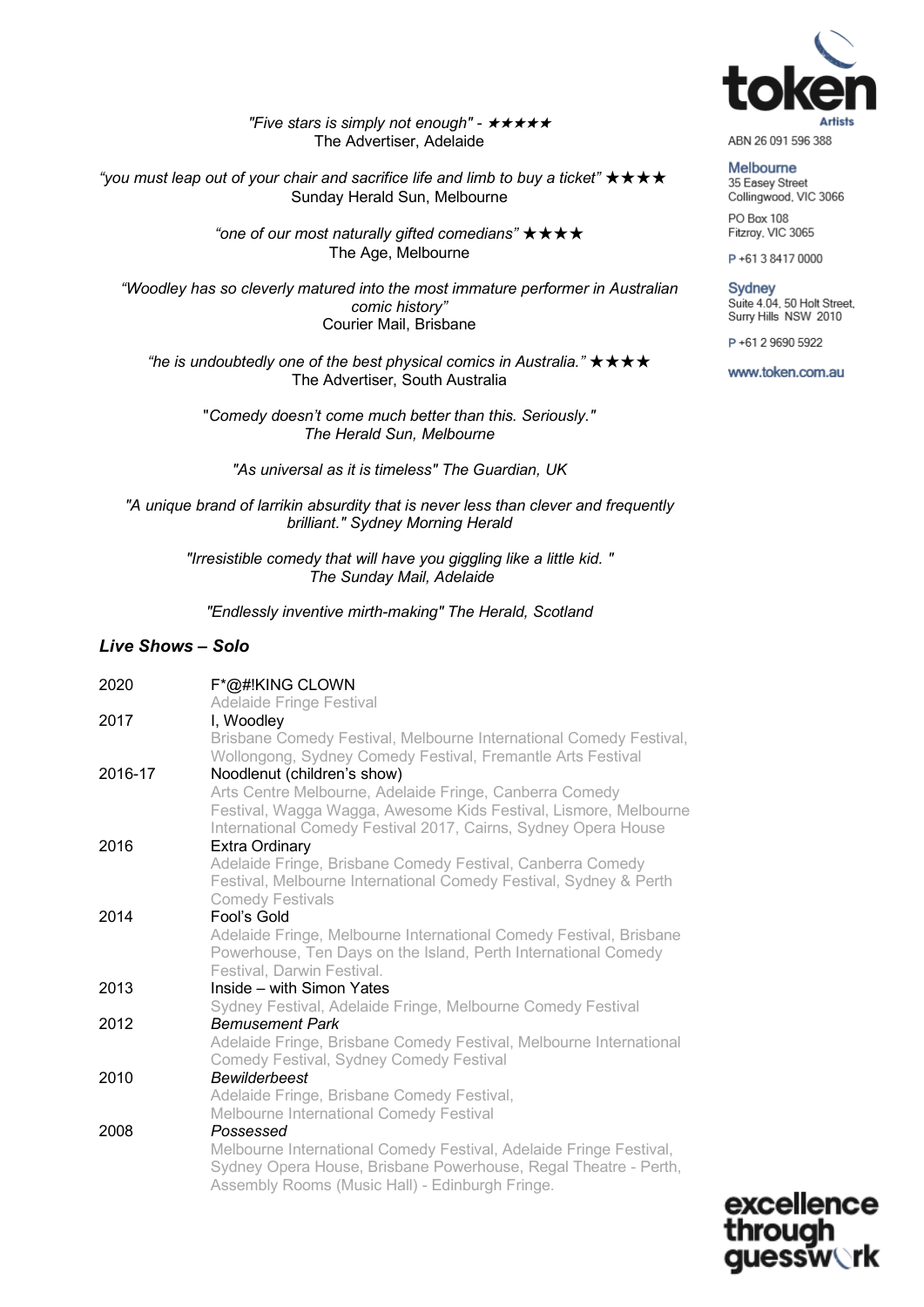

| 2005, 2007 | <b>Frank Woodley Live</b>                      |
|------------|------------------------------------------------|
|            | <b>Sydney Comedy Store</b>                     |
| 2003       | The Happy Dickwit                              |
|            | <b>Melbourne International Comedy Festival</b> |

# *Writing*

| 2017 | Kizmet and the case of The Pirate Treasure (Author + Illustrator) |
|------|-------------------------------------------------------------------|
| 2015 | Kizmet and the case of The Tassie Tiger (Author + Illustrator)    |
| 2015 | Kizmet and the case of The Smashed Violin (Author + Illustrator)  |
|      | Published by Penguin Books                                        |

# *Other Notable Live Work*

| Plot Twist – Podcast for Audible and MICF<br>The Stand Up Sessions |
|--------------------------------------------------------------------|
| Recorded at Stupid Old Studios, for Victoria Together and MICF     |
| Twelfth Night (Sir Andrew Aguecheek), Dir: Simon Phillips          |
| Melbourne Theatre Company                                          |
| The Composer Is Dead! By Lemony Snicket,                           |
| Julia Holt/Melbourne Recital Centre, Riverside Parramatta & Sydney |
| Opera House, Adelaide Cabaret Festival, Hamer Hall with Melbourne  |
| Symphony Orchestra.                                                |
| Spamalot (Sir Robin), Dir: Tim O'Connor, Harvest Rain/QPAC         |
| Brisbane.                                                          |
| The Composer Is Dead! By Lemony Snicket, with the Sydney Youth     |
| Orchestra, Dir: Craig Ilott,                                       |
| Sydney Opera House.                                                |
| <b>Melbourne International Comedy Festival Roadshow</b>            |
| Hong Kong, Singapore                                               |
| Optimism - Directed by Michael Kantor.                             |
| Malthouse Theatre, Melbourne, Edinburgh International Festival,    |
| Sydney Opera House, Sydney Festival                                |
| Complete Works of William Shakespeare (abridged)                   |
| Cremorne Theatre, QPAC - Brisbane, Regal Theatre                   |
|                                                                    |

# **Television**

| 2022      | ESA/                | Would I Lie To You (Team Captain)                  |
|-----------|---------------------|----------------------------------------------------|
|           | Network Ten         |                                                    |
| 2021      | ABC TV              | The Weekly with Charlie Pickering (key writer &    |
|           |                     | performer, Season 7)                               |
| 2020      | <b>Feature Film</b> | Combat Wombat (Voice of Flightless Feather)        |
| 2020      | Amazon Prime        | LOL: Last One Laughing (Winner)                    |
| 2018-20   | ABC TV              | Spicks and Specks Reunion (Guest)                  |
| 2014 - 20 | Network Ten         | The Project (Guest at the Desk)                    |
| 2018      | ABC TV              | Melbourne International Comedy Festival Opening    |
|           |                     | Night Gala (Comedy Spot as Lano and Woodley)       |
| 2018      | Network Ten         | Show Me The Movie! (Guest)                         |
| 2017      | ABC TV              | Melbourne International Comedy Festival Oxfam Gala |
|           |                     | (Comedy Spot)                                      |
| 2017      | Network Ten         | CRAM (Guest)                                       |
| 2014      | Network Ten         | Melbourne International Comedy Festival Gala       |
|           |                     | (Stand Up)                                         |
| 2013      | ABC TV              | Tractor Monkeys (guest)                            |
| 2013      | ABC TV              | Slideshow (guest)                                  |
| 2012      | ABC TV              | Woodley                                            |
|           |                     | (Writer, Producer and Lead)                        |
| 2011      | ABC TV              | Judith Lucy's Spiritual Journey                    |
|           |                     | (Interviewee)                                      |
| 2011      | ABC TV              | Adam Hills in Gordon St Tonight                    |
|           |                     | (Guest)                                            |

Melbourne

35 Easey Street<br>Collingwood, VIC 3066 PO Box 108 Fitzroy, VIC 3065

P+61384170000

Sydney<br>Suite 4.04, 50 Holt Street,<br>Surry Hills NSW 2010

P+61 2 9690 5922

www.token.com.au

excellence through uessw∖rk g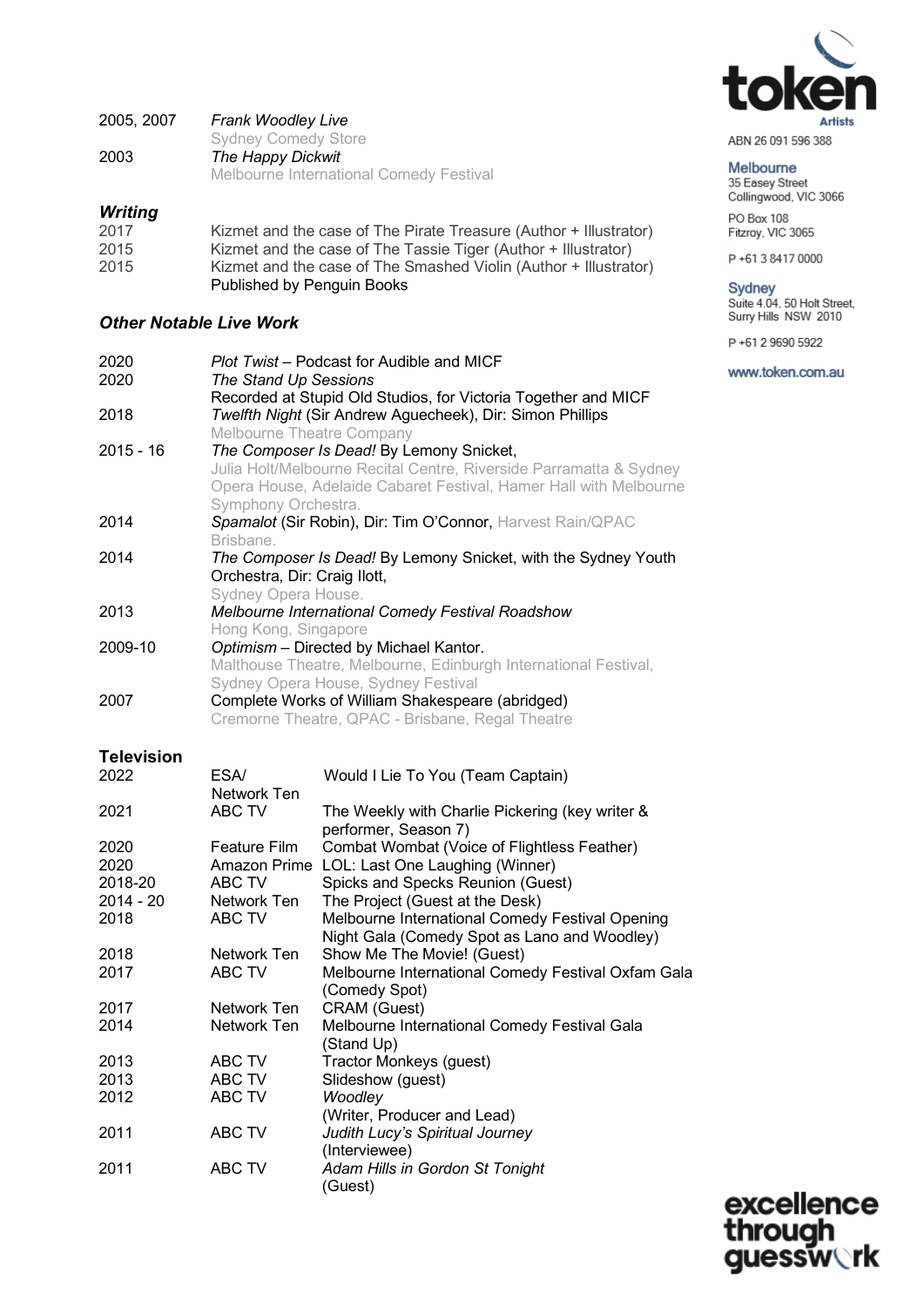

| ABN 26 091 596 388 |  |  |
|--------------------|--|--|
|                    |  |  |

#### Melbourne

35 Easey Street Collingwood, VIC 3066 PO Box 108

Fitzroy, VIC 3065

P+61384170000

#### Sydney

Suite 4.04, 50 Holt Street, Surry Hills NSW 2010

P+61 2 9690 5922

#### www.token.com.au

| 2010       | <b>Network TEN</b> | <b>Talkin' Bout Your Generation</b> |
|------------|--------------------|-------------------------------------|
| 2010, 2014 | <b>Network TEN</b> | MICF Gala (Stand Up Appearance)     |
| 2008-10    | <b>Network TEN</b> | Good News Week (Regular)            |
| 2009       | Nine Network       | Hey Hey It's Saturday               |
|            |                    | <b>Reunion Special (Guest)</b>      |
| 2006-9     | Network TEN        | Thank God You're Here (Guest x 6)   |

2021 *Lano and Woodley in: Lano and Woodley*

Comedy Theatre Melbourne

# *Live Shows – Lano and Woodley*

| 2018-19 | <b>FLY</b><br>Canberra Theatre, Newcastle, Adelaide Fringe, Melbourne<br>International Comedy Festival, Theatre Royal Hobart, Regal<br>Theatre Perth, Brisbane Powerhouse, Enmore Theatre Sydney,<br>Chatswood Concourse Sydney, Hamer Hall Melbourne, Darwin, Cairns,<br>Warragul, Bendigo, return season Adelaide Fringe 2019, Return<br>Season Melbourne International Comedy Festival 2019<br>Sydney Opera House, Mildura, Wollongong, Port Macquarie, Gold<br>Coast, Wagga Wagga Comedy Festival, Malthouse Theatre |
|---------|--------------------------------------------------------------------------------------------------------------------------------------------------------------------------------------------------------------------------------------------------------------------------------------------------------------------------------------------------------------------------------------------------------------------------------------------------------------------------------------------------------------------------|
| 2006    | Lano & Woodley Good Bye National Tour                                                                                                                                                                                                                                                                                                                                                                                                                                                                                    |
| 2005    | Lano & Woodley Sing Songs                                                                                                                                                                                                                                                                                                                                                                                                                                                                                                |
|         | Hi-Fi Bar - Melbourne, Brisbane Powerhouse, Octagon                                                                                                                                                                                                                                                                                                                                                                                                                                                                      |
|         | Theatre - Perth, Newtown - Sydney, Governor Hindmarsh - Adelaide,                                                                                                                                                                                                                                                                                                                                                                                                                                                        |
|         | Sale - Victoria                                                                                                                                                                                                                                                                                                                                                                                                                                                                                                          |
| 2004    | The Island                                                                                                                                                                                                                                                                                                                                                                                                                                                                                                               |
|         | Melbourne International Comedy Festival, Adelaide Fringe Festival,                                                                                                                                                                                                                                                                                                                                                                                                                                                       |
|         | Sydney Opera House 2005, Ten Days On The Island Festival 2005                                                                                                                                                                                                                                                                                                                                                                                                                                                            |
| 2002    | Glitzy                                                                                                                                                                                                                                                                                                                                                                                                                                                                                                                   |
|         | Melbourne International Comedy Festival                                                                                                                                                                                                                                                                                                                                                                                                                                                                                  |
| 2001    | <b>Bruiser</b>                                                                                                                                                                                                                                                                                                                                                                                                                                                                                                           |
|         | Melbourne International Comedy Festival, Victorian Regional Tour,<br>Adelaide Cabaret Festival, Sydney Opera House 2002, Perth Comedy<br>Festival 2002, Adelaide Fringe Festival 2002. Victorian and South<br><b>Australian Regional Tour 2003</b>                                                                                                                                                                                                                                                                       |
| 2000    | <b>Slick</b>                                                                                                                                                                                                                                                                                                                                                                                                                                                                                                             |
|         | Adelaide Fringe, Melbourne International Comedy Festival, Victorian<br>Suburban Tour                                                                                                                                                                                                                                                                                                                                                                                                                                     |
| 1999    | Lano & Woodley at The Continental                                                                                                                                                                                                                                                                                                                                                                                                                                                                                        |
|         | Continental Café in Melbourne                                                                                                                                                                                                                                                                                                                                                                                                                                                                                            |
| 1997    | Lano & Woodley Live                                                                                                                                                                                                                                                                                                                                                                                                                                                                                                      |
|         | Comedy Theatre - Melbourne, Seymour Centre - Sydney, His Majesty's                                                                                                                                                                                                                                                                                                                                                                                                                                                       |
|         | Theatre - Perth                                                                                                                                                                                                                                                                                                                                                                                                                                                                                                          |
| 1995    | Curtains                                                                                                                                                                                                                                                                                                                                                                                                                                                                                                                 |
|         | Melbourne International Comedy Festival, Auckland Comedy Festival,<br>Edinburgh Fringe Festival, Royal Festival Hall in London, Adelaide<br>Fringe Festival 1996, Melbourne International Comedy Festival 1996,<br>Wellington International Festival 1996, National Festival of Australian                                                                                                                                                                                                                               |

Melbourne Comedy Festival, Sydney Opera House, Malthouse Summer Stage, Adelaide Fringe Festival, Brisbane Powerhouse,

Theatre 1996 1993 *Fence* 

Melbourne International Comedy Festival, Festival of Sydney 1994, Adelaide Fringe Festival 1994, Melbourne International Comedy Festival 1994, Auckland Comedy Festival 1994, Edinburgh Fringe Festival 1994, British Festival of Visual Theatre 1994, Perrier Pick of the Fringe at the Lyric Theatre in London 1994, Cochrane Theatre in London 1994, Castlemaine Festival 1994, Athenaeum Theatre in

> excellence through **uessw** $\vee$ **rk**